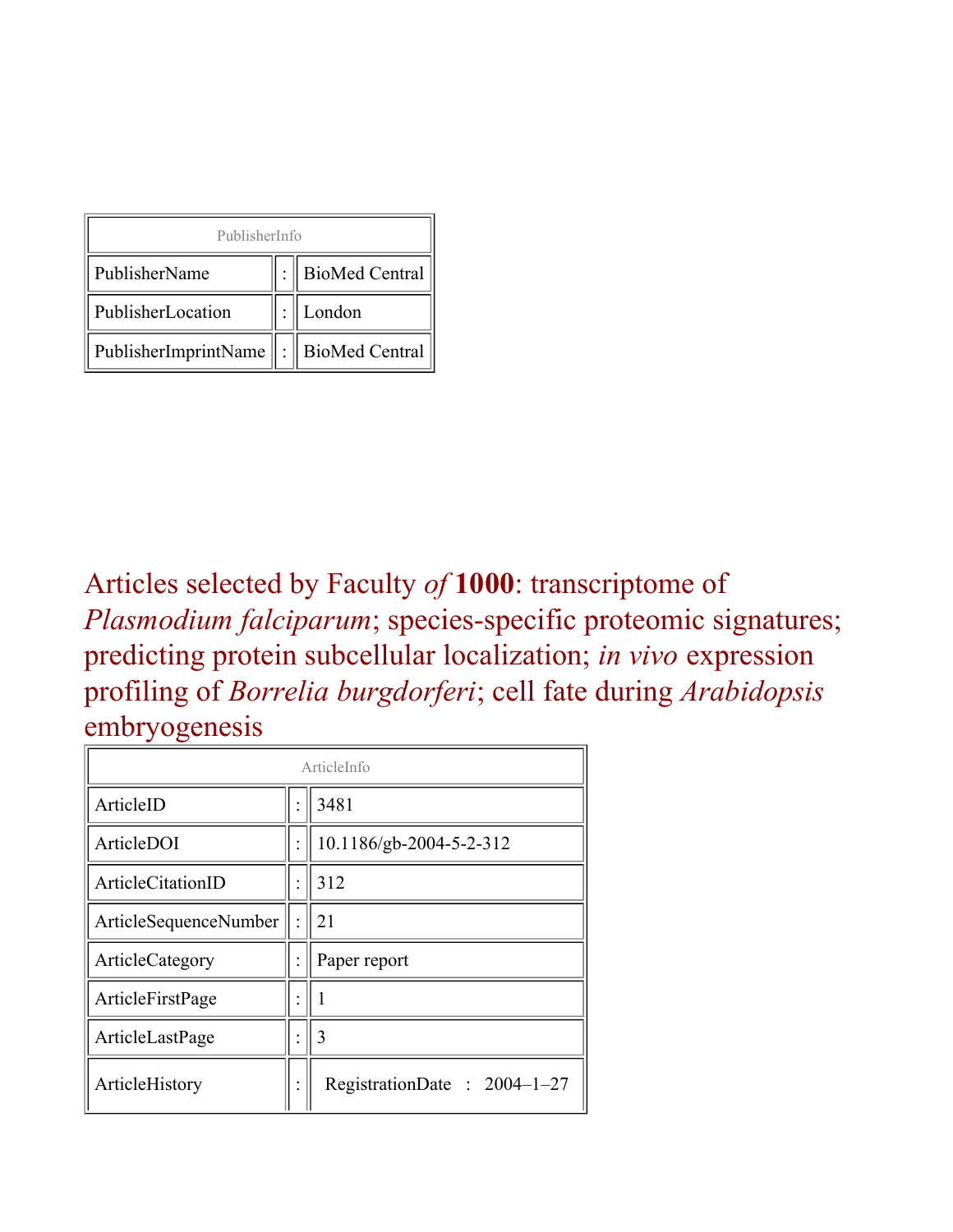|                  | OnlineDate<br>$: 2004 - 1 - 27$ |
|------------------|---------------------------------|
| ArticleCopyright | BioMed Central Ltd2004          |
| ArticleGrants    |                                 |
| ArticleContext   | 130595522                       |

#### Transcriptome of *Plasmodium falciparum*

A selection of evaluations from Faculty *of* **1000** covering the transcriptome of *Plasmodium falciparum*, species- and phyla-specific proteomic signatures, predicting protein subcellular localization, *in vivo* expression profiling of *Borrelia burgdorferi* in the central nervous system of non-human primates, cell fate decisions during early embryonic patterning in *Arabidopsis* .

**The transcriptome of the intraerythrocytic developmental cycle of** *Plasmodium falciparum* **.** Bozdech Z, Llinás M, Pulliam BL, Wong ED, Zhu J, DeRisi JL. *PLoS Biol* 2003, **1:**E5.

For the Faculty of 1000 evaluation of this article please see: [http://genomebiology.com/reports/F1000/](http://genomebiology.com/reports/F1000/gb-2004-5-2-312.asp#Bozdech) [gb-2004-5-2-312.asp#Bozdech](http://genomebiology.com/reports/F1000/gb-2004-5-2-312.asp#Bozdech)

# Species-specific proteomic signatures

**Proteomic signatures: amino acid and oligopeptide compositions differentiate among phyla.** Pe'er I, Felder CE, Man O, Silman I, Sussman JL, Beckmann JS. *Proteins* 2004, **54:**20-40.

For the Faculty of 1000 evaluation of this article please see: [http://genomebiology.com/reports/F1000/](http://genomebiology.com/reports/F1000/gb-2004-5-2-312.asp#Peer) [gb-2004-5-2-312.asp#Peer](http://genomebiology.com/reports/F1000/gb-2004-5-2-312.asp#Peer)

## Predicting protein subcellular localization

**A new hybrid approach to predict subcellular localization of proteins by incorporating gene ontology.** Chou KC, Cai YD. *Biochem Biophys Res Commun* 2003, **311:**743-747.

For the Faculty of 1000 evaluation of this article please see: [http://genomebiology.com/reports/F1000/](http://genomebiology.com/reports/F1000/gb-2004-5-2-312.asp#Chou) [gb-2004-5-2-312.asp#Chou](http://genomebiology.com/reports/F1000/gb-2004-5-2-312.asp#Chou)